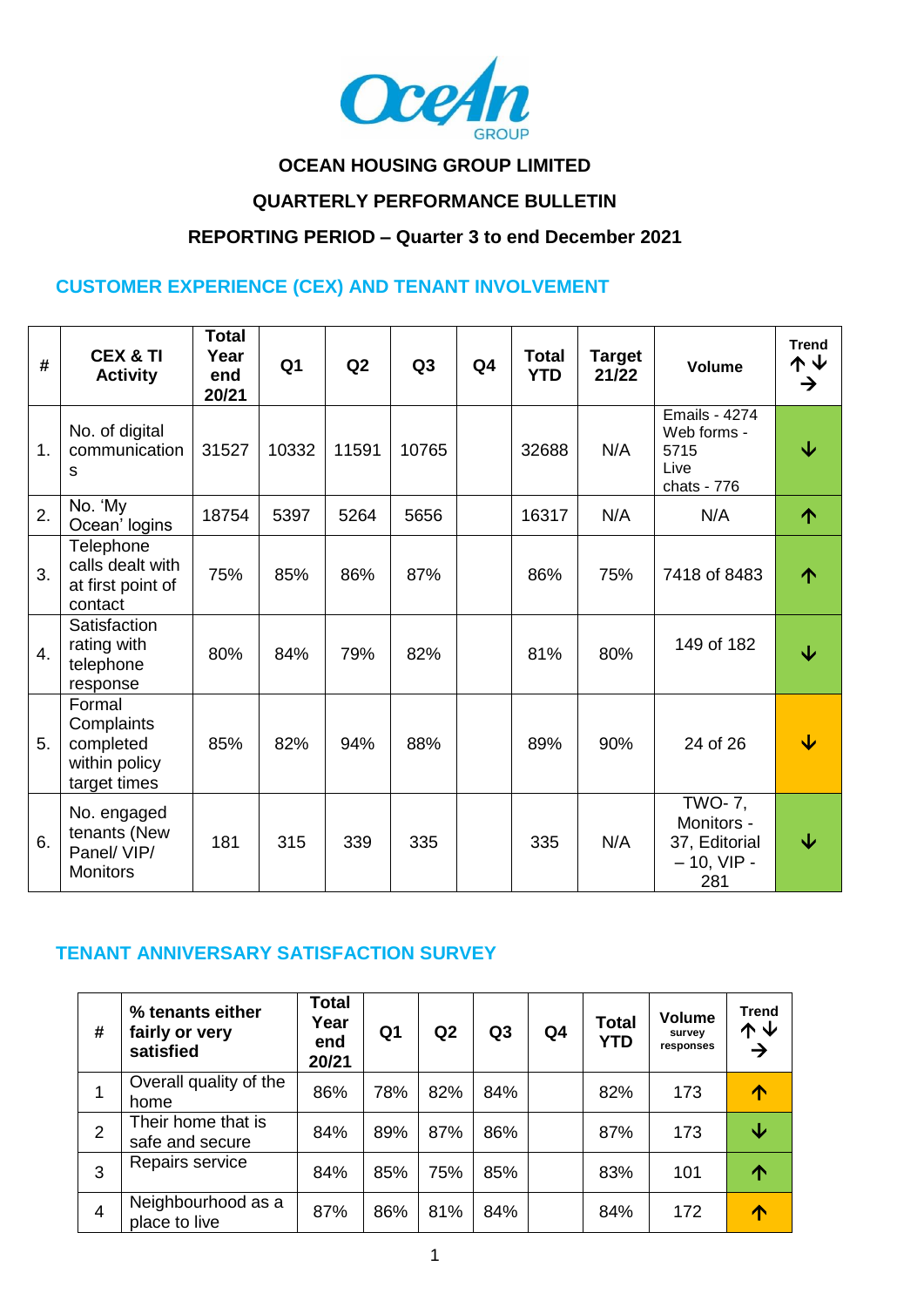| 5               | Rent provides value<br>for money                  | 92% | 92% | 95% | 90% | 93% | 166 | $\overline{\mathbf{V}}$ |
|-----------------|---------------------------------------------------|-----|-----|-----|-----|-----|-----|-------------------------|
| 6               | Complaints handling                               | 71% | 67% | 66% | 74% | 71% | 133 | 个                       |
| $\overline{7}$  | Easy to deal with                                 | 86% | 82% | 82% | 84% | 84% | 173 | ↑                       |
| 8               | Listens to tenants<br>views                       | 76% | 66% | 71% | 76% | 73% | 159 | ↑                       |
| 10              | Keeps tenants<br>informed                         | 87% | 83% | 83% | 80% | 82% | 171 | $\overline{\mathbf{V}}$ |
| 11              | Friendly and<br>approachable staff                | 93% | 89% | 91% | 90% | 91% | 170 | $\overline{\mathbf{V}}$ |
| 12 <sub>2</sub> | <b>Trusts Ocean</b><br>Housing                    | 85% | 80% | 83% | 86% | 84% | 172 | 个                       |
| 13              | The overall service<br>(Sector Scorecard)         | 86% | 85% | 83% | 84% | 85% | 172 | 个                       |
| 14              | Would contact<br>Ocean if they had a<br>problem   | 94% | 95% | 90% | 95% | 94% | 172 | 个                       |
| 15              | Aware of service<br>standards                     | 38% | 40% | 37% | 47% | 41% | 166 | 个                       |
| 16              | Aware of how to<br>challenge service<br>standards | 58% | 59% | 51% | 54% | 54% | 76  | ↑                       |

## **NEIGHBOURHOODS AND COMMUNITIES**

| #               | <b>Neighbourhoods</b><br>and Communities                                                | <b>Total</b><br>Year<br>end<br>20/21 | Q <sub>1</sub> | Q2    | Q3   | Q <sub>4</sub> | <b>Total</b><br><b>YTD</b> | <b>Target</b><br>21/22 | <b>Volume</b>                                                      | <b>Trend</b><br><b>↑↓</b><br>$\rightarrow$ |
|-----------------|-----------------------------------------------------------------------------------------|--------------------------------------|----------------|-------|------|----------------|----------------------------|------------------------|--------------------------------------------------------------------|--------------------------------------------|
| 1               | Average calendar days<br>for standard re-lets                                           | 61.92                                | 27.59          | 26.30 | 23.8 |                | 25.66                      | 19 days                | 119<br>standard<br>voids                                           | 个                                          |
| $\overline{2}$  | Tenants satisfied with<br>letting process                                               | 100%                                 | 98%            | 89%   | 92%  |                | 96.5%                      | 98%                    | 9<br>surveys<br>returned                                           | ↑                                          |
| 3               | Number of<br>safeguarding referrals<br>(SG) /cause for<br>concern (CC)                  | 37/243                               | 2/79           | 0/96  | 4/72 |                | 6/247                      | <b>NA</b>              | <b>NA</b>                                                          | $\rightarrow$                              |
| 4               | Tenants satisfied with<br>the outcome of their<br>ASB case                              | 75%                                  | 50%            | 50%   | 60%  |                | 54%                        | 81%                    | $\overline{31}$ cases<br>closed<br>5 returns<br>Q <sub>3</sub>     | ↑                                          |
| 5               | ASB cases<br>successfully resolved                                                      | 100%                                 | 100%           | 100%  | 100% |                | 100%                       | 95%                    | 76 cases<br>closed                                                 | →                                          |
| $6\phantom{1}6$ | Tenants satisfied with<br>the handling of their<br>ASB case                             | 72%                                  | 50%            | 50%   | 80%  |                | 69%                        | 77%                    | 31 cases<br>closed<br>5 returns<br>Q <sub>3</sub>                  | ↑                                          |
| $\overline{7}$  | Tenants satisfied with<br>the Grounds<br>Maintenance service -<br>annual survey 2020/21 | 91%                                  | 81.1%          |       |      |                | 81.1%                      | 85%                    | Survey<br>carried<br>out<br>annually.<br>Next due<br>April<br>2022 | ↓                                          |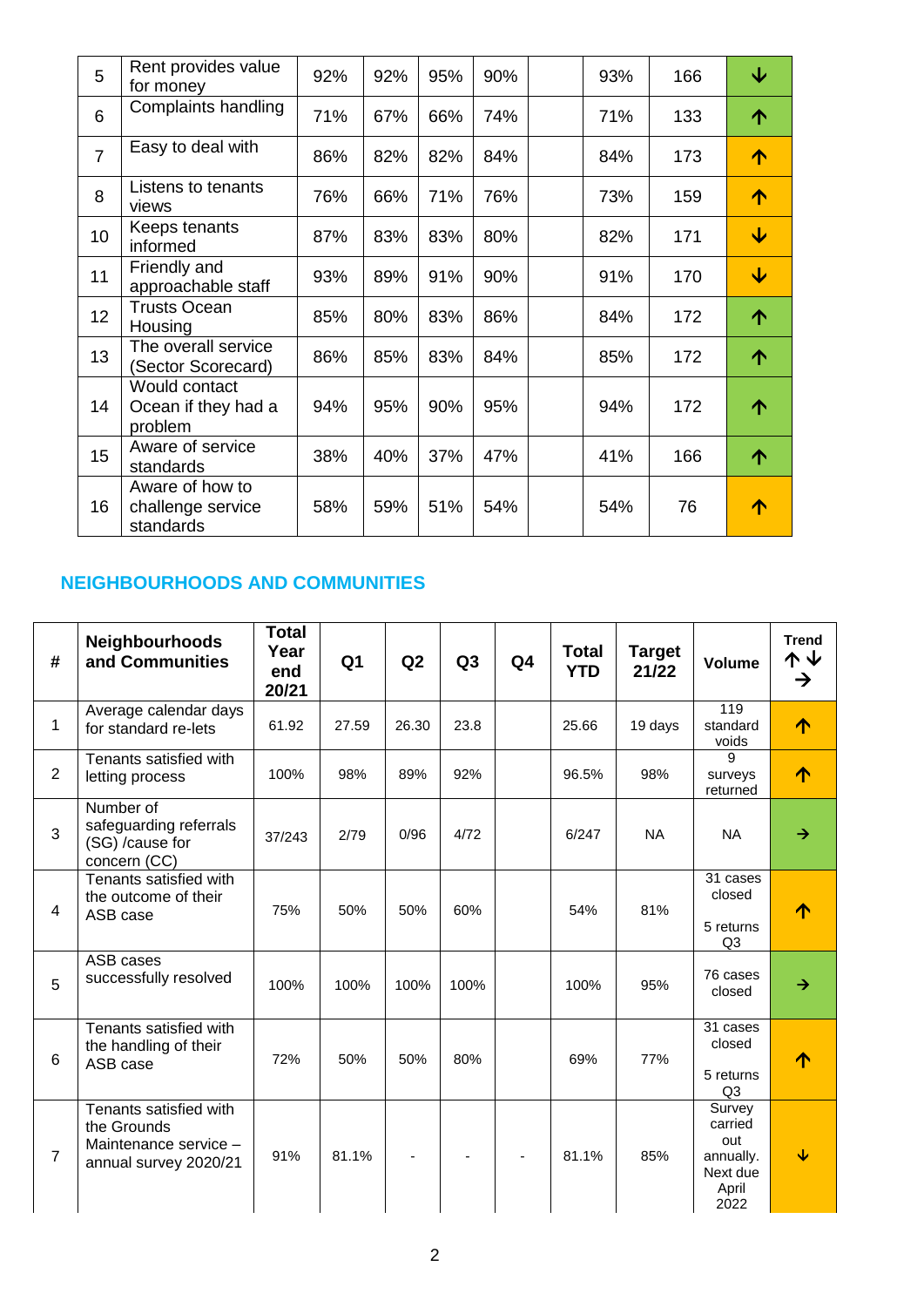| 8  | Tenants satisfied with<br>the Communal<br>Cleaning service -<br>annual survey 2020/21 | 86% | 83% |     |      | 83% | 90% | Survey<br>carried<br>out<br>annually.<br>Next due<br>April<br>2022 | ↓ |
|----|---------------------------------------------------------------------------------------|-----|-----|-----|------|-----|-----|--------------------------------------------------------------------|---|
| 9  | <b>Tenant Monitors</b><br>satisfied with Grounds<br>Maintenance service               | 91% | 94% | 91% | 90%  | 91% | 95% | 218<br>returns                                                     | ↓ |
| 10 | <b>Tenant Monitors</b><br>satisfied with<br><b>Communal Cleaning</b><br>service       | 88% | 84% | 90% | 100% | 90% | 90% | 60<br>returns                                                      | ∧ |

## **INCOME MANAGEMENT AND INCOME GENERATION**

| # | <b>Income</b><br><b>Management and</b><br>income<br>generation    | Total<br>Year<br>end<br>20/21 | Q <sub>1</sub> | Q2    | Q3    | Q4 | <b>Total</b><br><b>YTD</b> | <b>Target</b><br>21/22 | <b>Volume</b> | <b>Trend</b><br>个业<br>$\rightarrow$ |
|---|-------------------------------------------------------------------|-------------------------------|----------------|-------|-------|----|----------------------------|------------------------|---------------|-------------------------------------|
|   | <b>Total rent arrears</b><br>as a percentage of<br>total rent due | 0.93%                         | 1.47%          | 1.75% | 1.41% |    | 1.41%                      | 1.10%                  | £383,725      | 个                                   |
| 2 | Non UC rent<br>arrears as a<br>percentage of total<br>rent due    | 0.57%                         | 0.88%          | 0.94% | 0.70% |    | 0.70%                      | 0.54%                  | £143,683      | 个                                   |
| 3 | UC rent arrears as<br>a percentage of<br>total rent due           | 1.84%                         | 2.94%          | 3.63% | 2.93% |    | 2.93%                      | 2.27%                  | £240,042      | ↑                                   |

### **ASSET MANAGEMENT**

# Statutory requirement (S) Non Statutory requirement (NS)

| #              | Repairs,<br><b>Maintenance</b><br>and<br><b>Improvements</b>        | Total<br>Year<br>end<br>20/21 | Q <sub>1</sub> | Q2    | Q <sub>3</sub> | Q <sub>4</sub> | <b>Total</b><br><b>YTD</b> | Target<br>21/22 | <b>Volume</b>        | <b>Trend</b><br>个↓<br>→ |
|----------------|---------------------------------------------------------------------|-------------------------------|----------------|-------|----------------|----------------|----------------------------|-----------------|----------------------|-------------------------|
| $\overline{1}$ | Dwellings failing<br>to meet Decent<br><b>Homes Standard</b><br>(S) | 0.88%                         | 0.88%          | 0.88% | 0.88%          |                | 0.88%                      | 0%              | 37<br>from<br>4,183  | →                       |
| $\overline{2}$ | Repairs<br>completed on<br>time                                     | 95.7%                         | 89.9%          | 77.8% | 87.9%          |                | 85.2%                      | 98.5%           | 856<br>from<br>5,849 | ́∩                      |
| 3              | Repairs<br>completed right<br>first time                            | 92.7%                         | 88.7%          | 87.5% | 88.4%          |                | 88.2%                      | 95%             | 588<br>from<br>4,673 | ∧                       |
| 4              | Tenants satisfied<br>with the repairs<br>service                    | 99.8%                         | 98.2%          | 100%  | 100%           |                | 99.1%                      | 99%             | 242<br>returns       | →                       |
| 5              | Tenants satisfied<br>with the planned<br>maintenance<br>service     | 100%                          | 100%           | 100%  | N/A            |                | 100%                       | 96.5%           | $\Omega$<br>returns  | →                       |